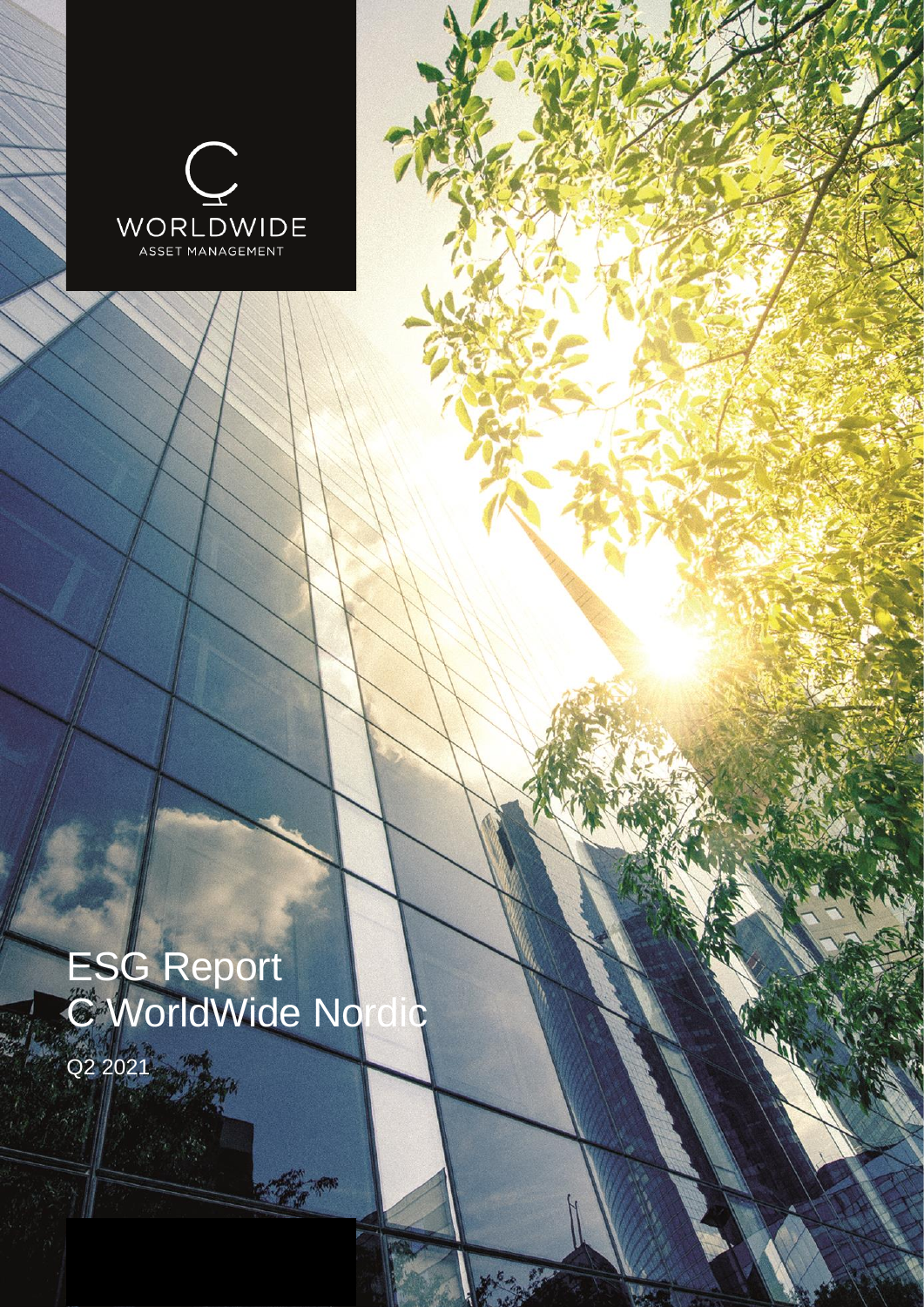

# **ESG RISK RATING**

The table below includes ESG Risk scores on the current holdings in the portfolio. The ESG Risk scores are the ESG rank assigned by Sustainalytics on a 1-to-100 scale (1 being the highest score and 100 being the lowest score).

Risk Management and Risk Exposure are the two main components of the overall score, assessing the ESG risk of the individual company and how well the company addresses and manages these risks. The table illustrates the aggregated portfolio scores, as well as the distribution of the holdings scored by Risk Exposure and Risk Management as a percentage of the total portfolio.

|                      | <b>ESG Risk Rating</b> | <b>Risk Management</b> | <b>Risk Exposure</b> |  |  |
|----------------------|------------------------|------------------------|----------------------|--|--|
| <b>Average Score</b> | 21                     | 53                     | 43                   |  |  |
|                      |                        | <b>Exposure</b>        |                      |  |  |
| <b>Management</b>    | Low                    | <b>Medium</b>          | <b>High</b>          |  |  |
| Strong               | 3%                     | 63%                    | 7%                   |  |  |
| Average              | 13%                    | 10%                    | 0%                   |  |  |
| Weak                 | 0%                     | 3%                     | 0%                   |  |  |

*Source: Sustainalytics, June 2021*

# **QUARTERLY HIGHLIGHTS**

The debate on environmental issues, excluding climate, has been moving from being mostly single issue focused (e.g., deforestation, water, plastic waste etc.) to increasingly being seen through a more holistic and systemic lens. This has largely been driven by rising acknowledgement of the importance of biodiversity and more broadly natural capital and its interconnectedness with climate change and the inherent feedback loop between these.

Over the past year we have seen several developments and new initiatives pointing in this direction. In June last year, De Nederlandsche Bank became the first central bank to highlight biodiversity as a material financial risk, estimating that the Dutch financial sector alone has USD 600 billion of exposure to biodiversity risks.

We have also seen key tools and frameworks, like those increasingly adopted for climate change, being designed for natural capital. Most prominent examples include:

1) The Taskforce on Nature-related Financial Disclosures (TNFD) launched in June 2021 with the goal to build a framework similar to the TCFD (Taskforce on Climate-related Financial Disclosures) to measure and address financial risks derived from biodiversity loss.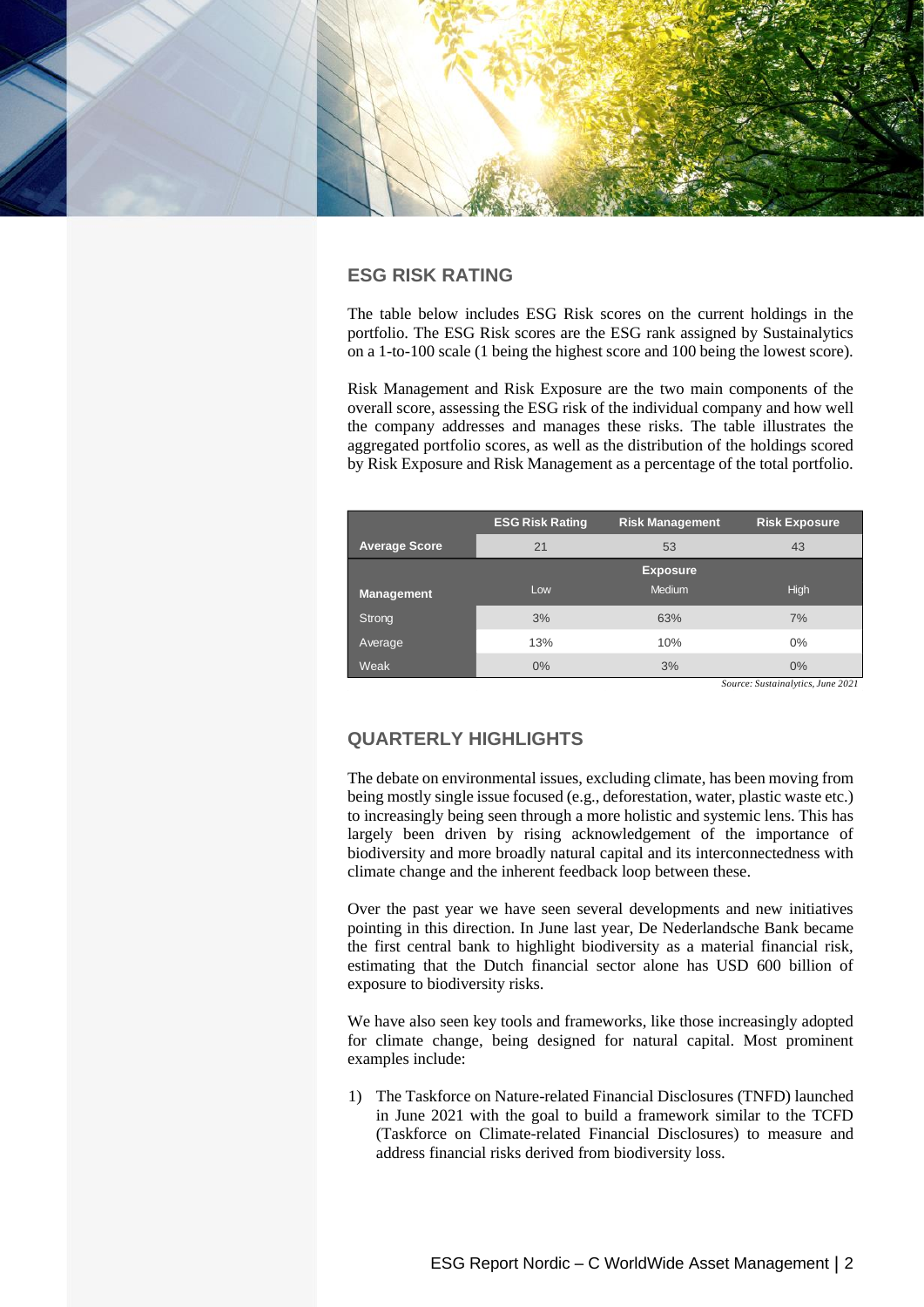

2) The Science Based Targets Network initiated the creation of science-based targets for nature, like the science-based climate targets (SBTi) that have become the gold standard when it comes to setting climate targets.

3) Finally, we have also seen an emergence of tools to help investors assess biodiversity risk and natural capital footprint at the investment and portfolio level. One of the more popular is the ENCORE framework developed by the Natural Capital Finance Alliance.

We think it is inevitable that we will see an increase in the adoption and push for the use of tools like this, much like calculating portfolio carbon footprints is common today. Based on our own initial (and fairly simple) analysis using the ENCORE tool we present a few observations:

- The idea behind ENCORE is quite powerful. Assessing investments at the sub-industry level on the degree of dependency on ecosystem services on the one hand (e.g., surface water, soil quality), and on the other hand, the environmental impact resulting from the output from production processes on natural resources (e.g., emissions, and waste).
- However, from a practical perspective it is still too early for the analysis to be directly applicable to our portfolio. Firstly, the model does not cover all sub industries and secondly, many environmental factors are very company specific and dependent on the geographic location (e.g., high water stress areas) of the company's operations, which is not captured in the model.
- That said, one conclusion to be drawn is that water is one of the most important nature-based inputs to the portfolio at the aggregate level.

# **DIRECT ENGAGEMENT**

We participated in several engagement calls during the quarter. These includes meetings with Sandvik, Nibe and Assa Abloy

#### *Assa Abloy*

We participated in a follow up ESG meeting with Assa Abloy's Director of Sustainability Charles Robinson, who explained how and why they have set their targets based on Science Based Targets framework and how they did an extensive analysis based on peer group companies to help make this decision.

Once again, we were left with a comfortable feeling that Assa Abloy is doing their ESG work in a way that both secure future growth and minimise the risk in their business. Said in another way, Assa Abloy is really trying to make ESG an integrated part of the future.

When it comes to the EU taxonomy, Assa Abloy is still analysing product to product how aligned they are in relation to the taxonomy and it seems that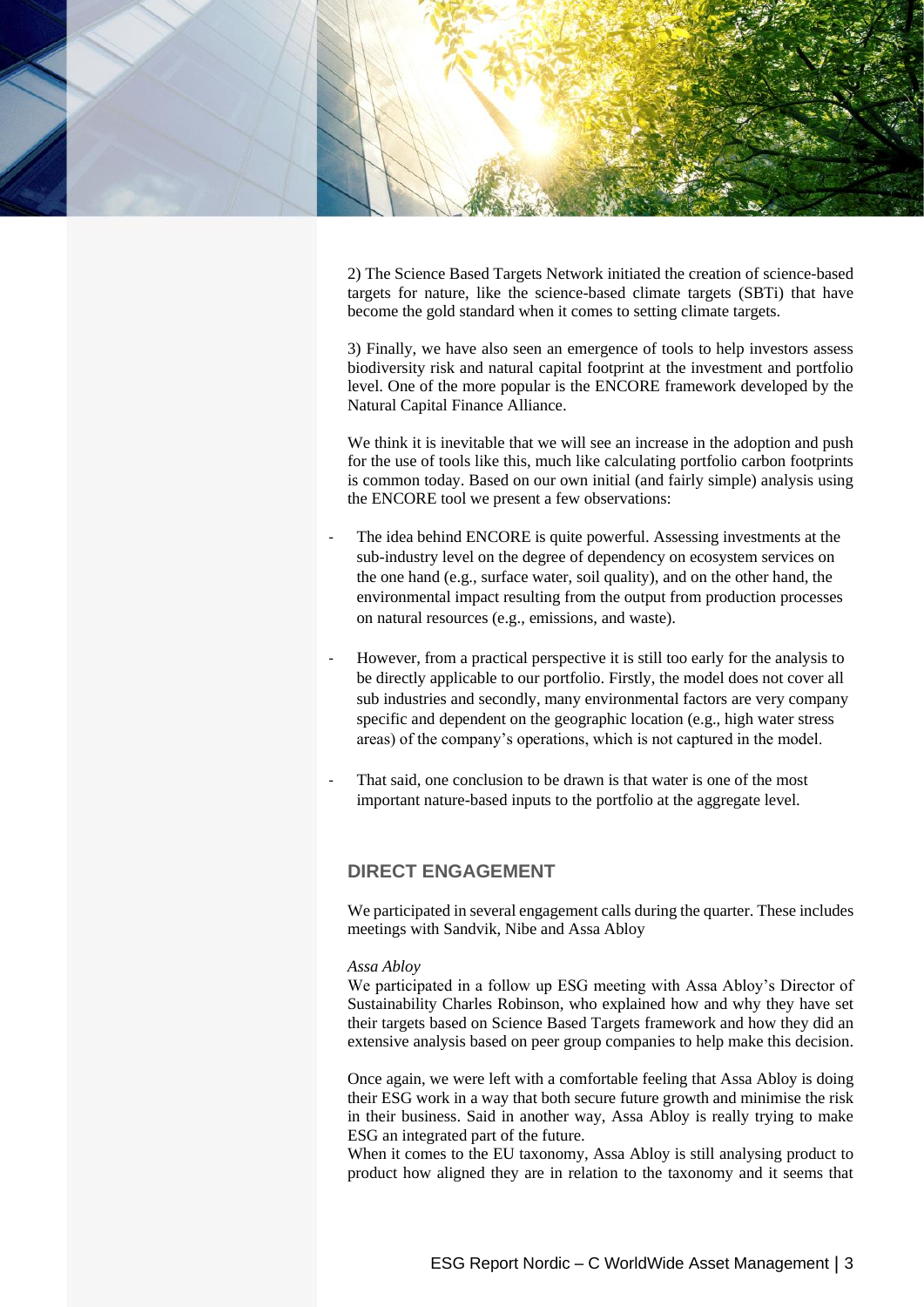

selected products like Doors are aligned, while others are not. All in all, Assa Abloy does not expect a high alignment figure.

Assa Abloy will start reporting according to the TCFD standards already now and so far, the work with TCFD has led to that the standard has become an integrated part of Assa Abloy's risk management.

All in all, we were left with the impression that Assa Abloy is doing a good and promising ESG work.

#### *Nibe*

We participated in our first dedicated ESG meeting with Nibe. CFO Hans Backman backed by Head of Sustainability Kenneth Magnusson left us with the impression that Nibe still has some way to go before they truly find their right approach towards ESG issues.

We believe that one of the reasons for this is that Nibe to some extend "born green" with their sales and expertise within heat exchangers and therefore has made their ESG approach more like a "top down" than "bottom up" analysis. This might have been a bit of a sleeping pillow for Nibe, that in the coming 1- 2 years has to work with their products to become more EU taxonomy aligned.

That said, the starting point for Nibe is very good, not least as the company for many years has had focus on the S and G part of ESG, and since 2014 has signed the UN Global Compact and recently has committed itself to 6 of the UN's 17 SDGs.

#### *Sandvik*

We participated in our first dedicated ESG meeting with Sandvik, where Mats W. Lundberg, Head of Sustainability, gave insights into Sandvik's current work within ESG.

Back in 2019 Sandvik made a materiality analysis of the company and decided to focus on four pillars: climate, recycling, employees' wellbeing and fair play towards suppliers and customers.

As Sandvik is a company of engineers, it was decided from the beginning that ESG should be measurable. This means that quarterly Sandvik discloses reports showing its progress towards the targets set.

Among those targets are that before 2030 90% of product materials can be recycled, and that Scope 1, 2 and 3 emissions of  $CO<sub>2</sub>$  must be halved. Focus right now is dialogue with suppliers that play an important role in reaching these targets.

All in all, we were left with the impression, that Sandvik might have started a bit late on its ESG work but now sees it as an important and integrated part of its business.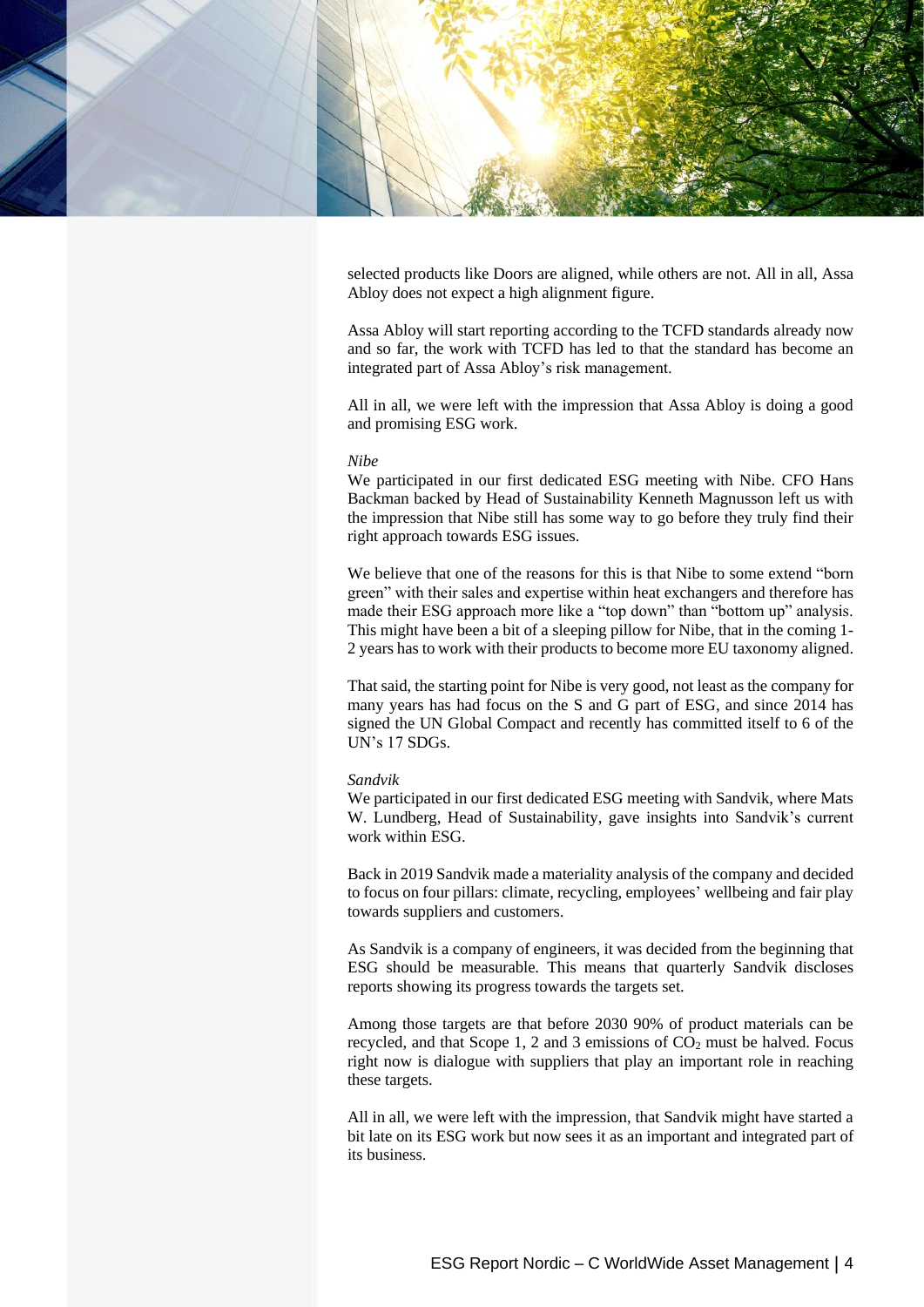

# **COLLECTIVE ENGAGEMENT**

Through our cooperation with Sustainalytics, we are currently actively engaging with the following companies in the Nordic portfolio.

#### **Volvo**

#### *Operations in territories with human rights risk*

Volvo's construction equipment and armoured trucks have been involved in incidents regarding alleged violations of human rights in Palestine and Egypt, respectively. After an initial conference call in 2019, Volvo declined a followup call and referred to its latest sustainability report. The company said it remains available to respond to follow-up questions in writing. Volvo's change objection is to use its leverage with importers and distributors in highrisk locations to reduce the risk of its products getting implicated in human rights violations. Volvo should establish clear criteria to identify high-risk countries and collaborate with local business partners to conduct human rights due diligence. In June 2021 Sustainalytics will evaluate the company's progress against the change objective.

## **NEW POSITIONS DURING Q2 2021**

#### *Green Hydrogen Systems*

We participated in the IPO of Green Hydrogen Systems (GHS) in Denmark, which we believe will be one of the leading players in delivering electrolysers to the production of hydrogen.

GHS has a technology, high pressure alkaline, which because of its fast ramp up and high efficiency is very suitable for producing hydrogen from energy sources with variable loads like wind and solar. Furthermore, the production process is independent from scarce and price-sensitive materials like iridium and platinum unlike some of the other electrolyser technologies like polymer electrolyte membrane (PEM).

GHS does not yet have an ESG risk rating in Sustainalytics, but issues to consider are human capital, product governance, and business ethics.

#### **CLIMATE IMPACT**

Our approach to a more sustainable future matters now more than ever. We use data from Science Based Targets Initiative (SBT) and the Transition Pathway Initiative (TPI) to assess the impact of climate risk in our portfolio.

To accelerate our contribution to change, we recently joined the Climate Action 100+ (CA100+). CA100+ is an active ownership network, led by shareholders, to improve the world's largest emitters' effort in addressing climate change. Our membership is aligned with our support of the Taskforce on Climate-related Financial Disclosure (TCFD), of which we became official supporter in June 2020.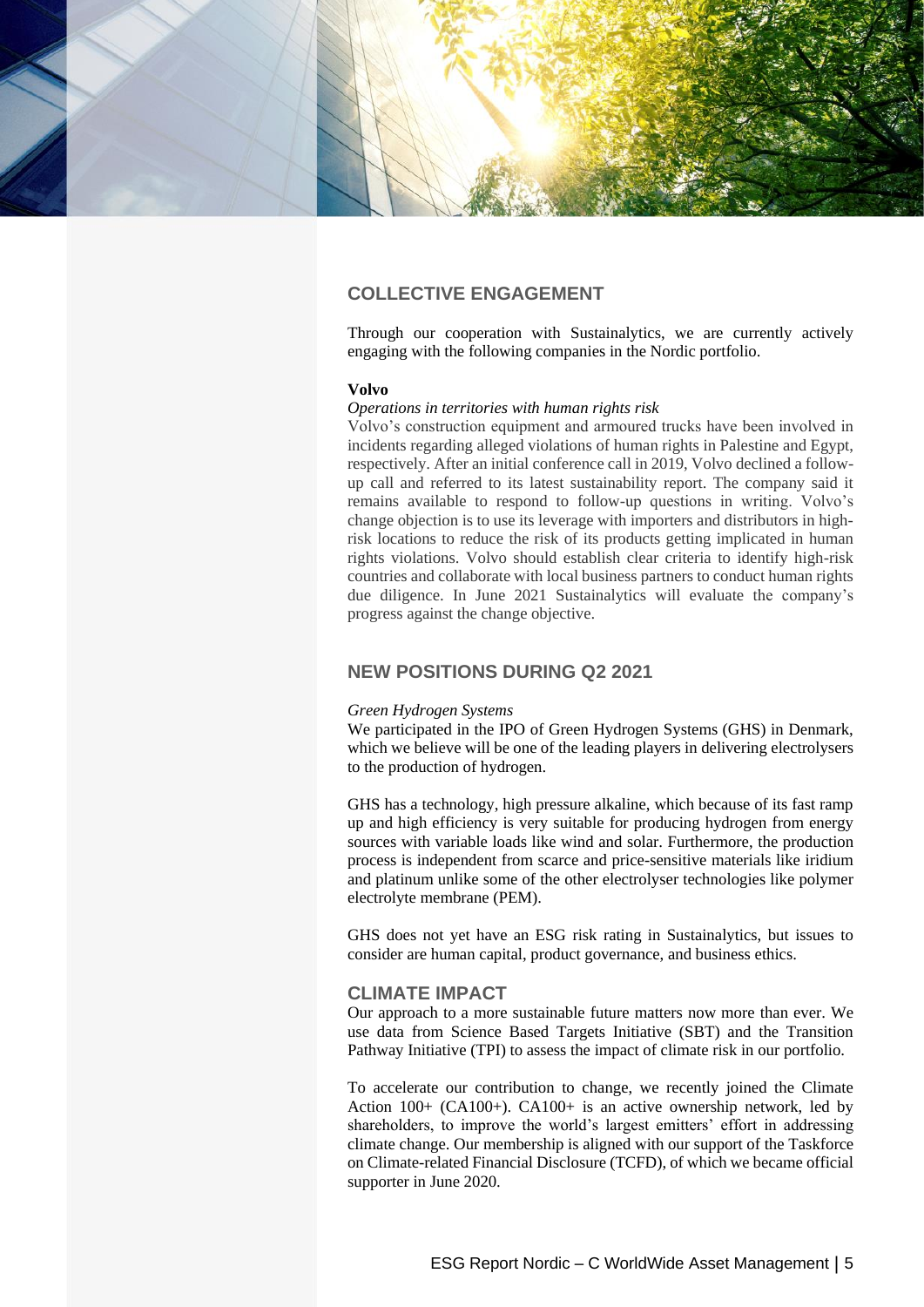

The following tables summarize the current climate risk assessment of the portfolio.





*Source: ISS, June 2021*

Currently 72% of the portfolio's value is aligned with international climate goals. This includes ambitious targets set by the companies as well as committed and approved Science Based Targets (SBT).

# **QUARTERLY VOTING STATUS**

The second quarter of the year is traditionally the proxy voting season. This was not the case last year due to Covid-19, but for sure this was the case this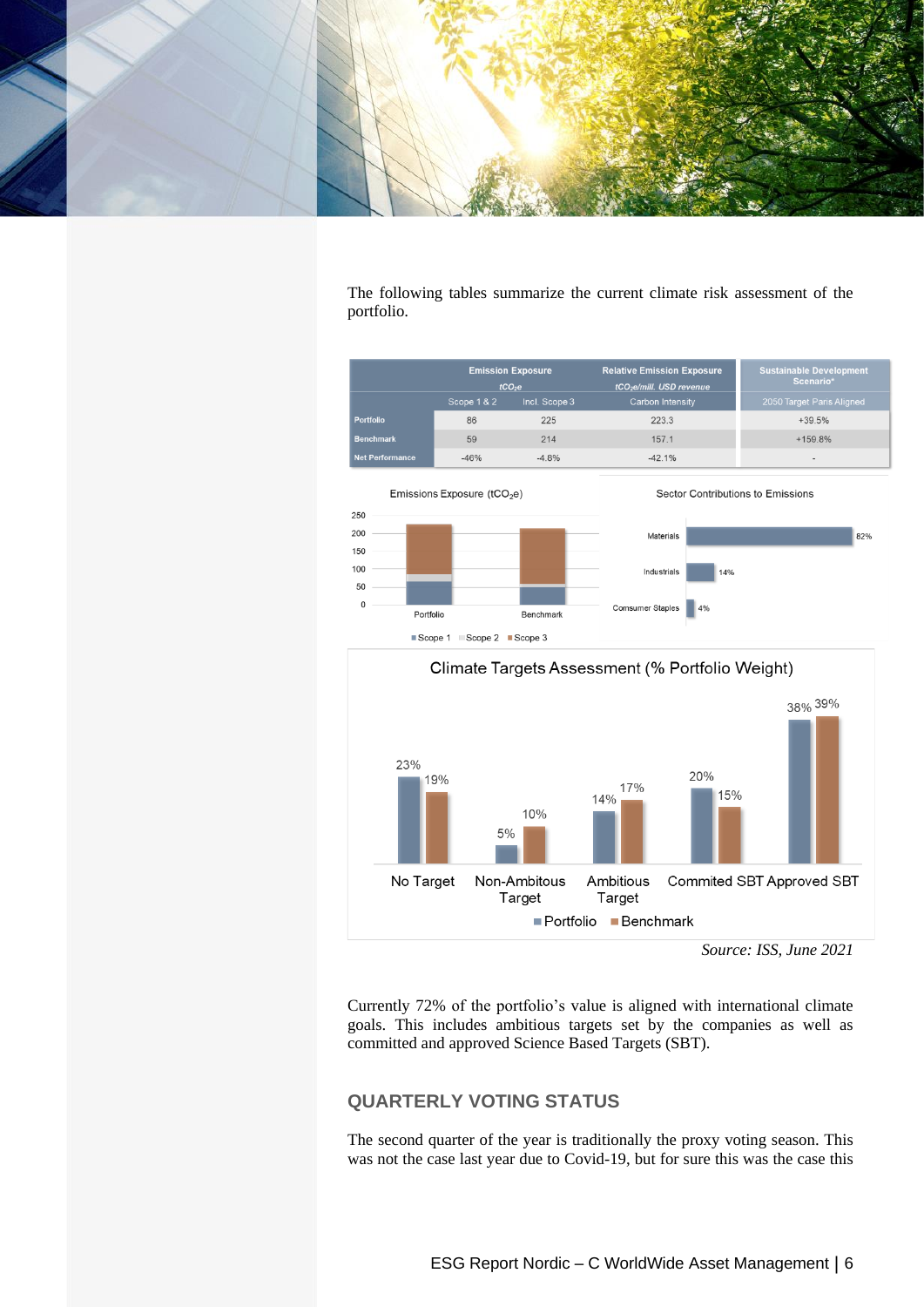

year. The majority of our portfolio companies held their AGMs during the quarter.

A large amount of the resolutions we voted against or abstain considered executive remuneration and incentive programmes, as well as the board composition of dependent/non-independent members, which in Sweden has a different structure compared to other Nordic countries.

#### *Rockwool*

For Rockwool we supported the shareholder proposals on increased disclosures. Both about assess the environmental and community impacts from siting of manufacturing facilities, especially due to the recent focus on Rockwool's new facility in West Virginia., as well as increased disclosure on political contributions.

### *NEL*

For NEL, we voted against the long-term incentive programme (LTIP), as the share option programme offered is shorter than 3 years. Additionally, we voted against the re-election of Charlotta Falvin, due to overboarding.

#### *Aker Horizons*

For the EGM in Aker Horizons, we voted against the new board composition as all members of the board would be non-dependent, which contradicts good governance practices. However, Aker Horizons is 80% owned by Aker, which until recently did an individual listing of Aker Horizons. We thus think that governance issues will adjust to market standards the coming years.

#### *Bravida*

The company propose the Equity Plan Financing be approved, however we voted against these three items on the agenda. The LTIP does not clearly state the targets that would tricker the bonus. Additionally, the board propose an alternative financing plan if the first proposal is not approved. The inclusion of this item is a way to increase the likelihood that the financing of the proposed LTIP 2021 will be approved. The proposal represents an alternative way of funding the programme, should the stricter majority requirements for a direct transfer to employees stipulated by law not be attained. We would prefer the company to focus on making the plan more acceptable to shareholders rather than giving itself a back-up plan, and thus voted against this item.

#### *Tomra*

The remuneration was suggested increased by 38% which at first can seem high but compared to the level of international peers is in line with what would be expected. Contrary to ISS recommendations we thus voted for this item.

Additionally, we voted for the board as we believe they have provided solid results.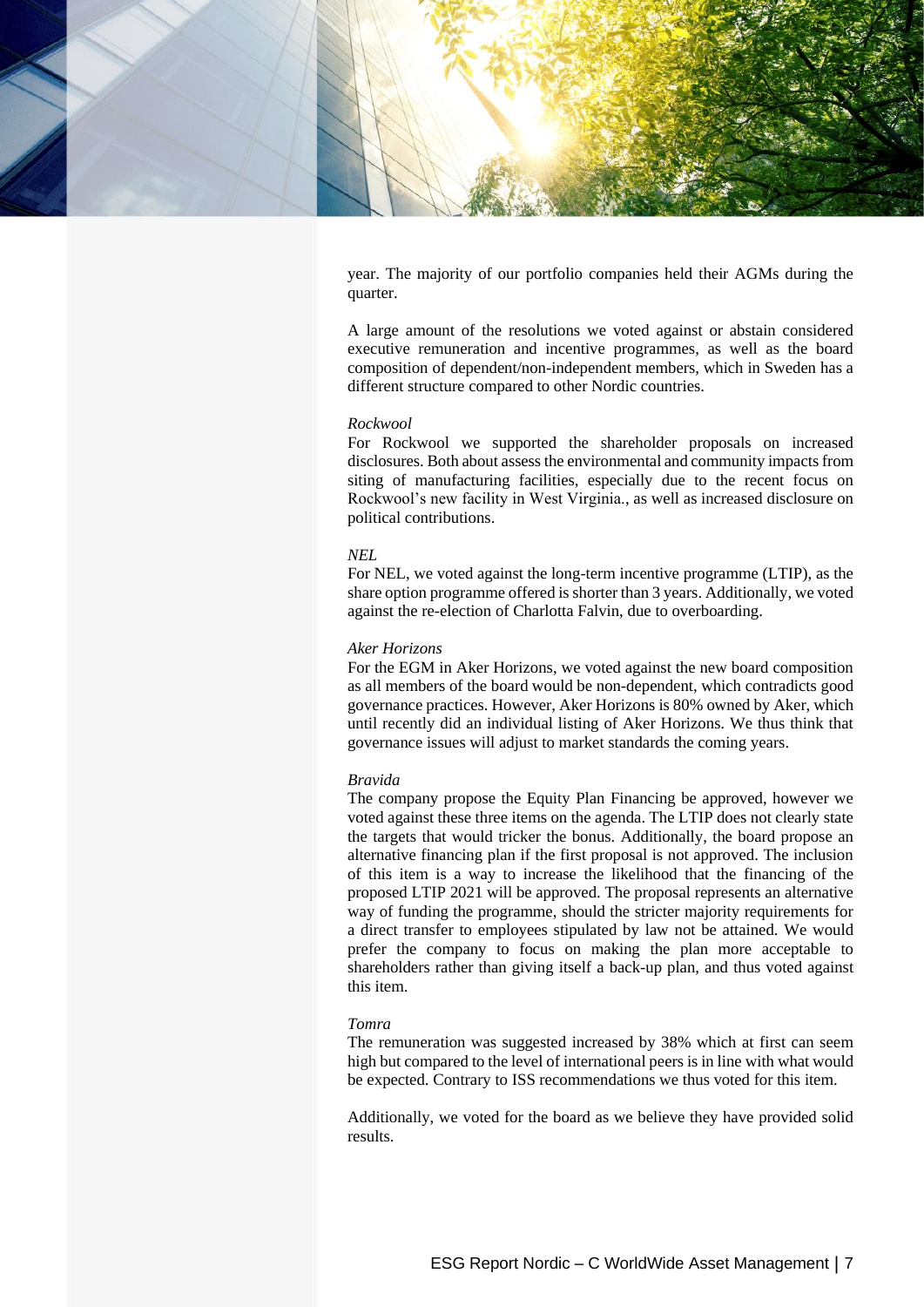

#### *Yara*

We voted against the suggested remuneration policy. Performance is measured against targets for the past three years implying the use of backward-looking criteria. Such structure implies that incoming executive could theoretically be awarded bonuses based on the company's performance during a period on which this person has had no influence. Moreover, the company has failed to provide the target level of the performance criteria applicable to its LTIP. Furthermore, Yara's remuneration policy allows for uncapped sign on bonuses.

#### *Atlas Copco*

We voted for all items on the agenda for Atlas Copco, which also mean we voted against recommendations from ISS to not support specific re-elections of directors and approving the remuneration report.

We think the main investor, Investor AB, and represented in the board, is serving the company well with a generational mindset. Hence, we would like to support the nomination committee's suggestion.

In addition, and more specifically, we disagree with ISS view that Staffan Bohman have a non-independent status and hence the company board structure is complying, as over half of the shareholder-elected board members are independent (excluding employee representatives).

The outstanding strategic work and progress makes the increase in Mats Rahmströms salary understandable. We see his package as fair in a global comparison.

#### *Nibe Industrier*

As for many other Swedish companies, the board is to be re-elected as one item of the entire board, rather than individually. ISS recommended to vote against the board, however we think Nibe Industrier has been doing fantastic with the current board and thus voted for the re-election.

For further details on the abovementioned voting items, please see the table below. A full list of all votes cast during the quarter is available upon request.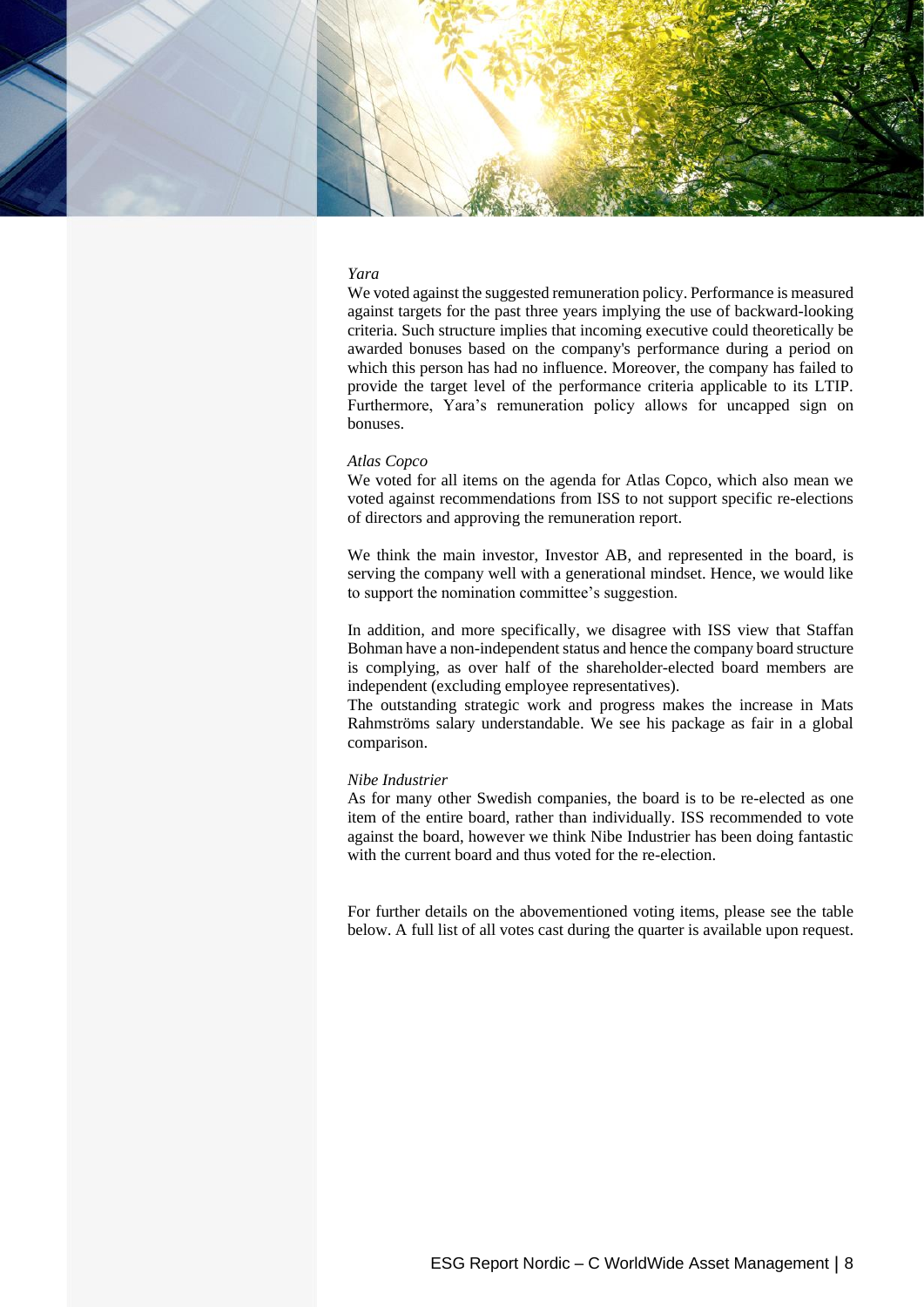

| Company                    | Date       | Type                          | Proponent    | Proposal Votable<br>number | proposal          | Proposal text                                                                                                                                                                                 | Management | Voting policy<br>recommendation recommendation instruction management | Vote    | Vote against |
|----------------------------|------------|-------------------------------|--------------|----------------------------|-------------------|-----------------------------------------------------------------------------------------------------------------------------------------------------------------------------------------------|------------|-----------------------------------------------------------------------|---------|--------------|
| Rockwool International A/S | 07-04-2021 | Annual                        | Management   | Yes                        | 4                 | Approve Remuneration Report (Advisory Vote)                                                                                                                                                   | For        | Against                                                               | Against | Yes          |
| Rockwool International A/S | 07-04-2021 | Annual                        | Management   | Yes                        | 7.b               | Reelect Rebekka Glasser Herlofsen as Director                                                                                                                                                 | For        | Abstain                                                               | Abstain | Yes          |
| Rockwool International A/S | 07-04-2021 | Annual                        | Share Holder | Yes                        | 9.d               | Assess Environmental and Community Impacts from Siting of<br><b>Manufacturing Facilities</b>                                                                                                  | Against    | For                                                                   | For     | Yes          |
| Rockwool International A/S | 07-04-2021 | Annual                        | Share Holder | Yes                        | 9.e               | Disclose Report on Political Contributions                                                                                                                                                    | Against    | For                                                                   | For     | Yes          |
| Storebrand ASA             | 08-04-2021 | Annual                        | Management   | Yes                        | 8                 | Approve Remuneration Policy And Other Terms of Employment<br>For Executive Management                                                                                                         | For        | Against                                                               | Against | Yes          |
| <b>NEL ASA</b>             | 15-04-2021 | Annual                        | Management   | Yes                        | 9                 | Approve Remuneration Policy And Other Terms of Employment<br>For Executive Management                                                                                                         | For        | Against                                                               | Against | Yes          |
| <b>NEL ASA</b>             | 15-04-2021 | Annual                        | Management   | Yes                        | 10.1              | Approve Equity Plan Financing Through Issuance of Shares                                                                                                                                      | For        | Against                                                               | Against | Yes          |
| <b>NEL ASA</b>             | 15-04-2021 | Annual                        | Management   | Yes                        | 11.1              | Approve Equity Plan Financing Through Repurchase of Shares                                                                                                                                    | For        | Against                                                               | Against | Yes          |
| <b>NEL ASA</b>             | 15-04-2021 | Annual                        | Management   | Yes                        | 12.3              | Reelect Charlotta Falvin as Director                                                                                                                                                          | For        | Against                                                               | Against | Yes          |
| Aker Horizons AS           | 20-04-2021 | Extraordinary<br>Shareholders | Management   | Yes                        | $\overline{4}$    | Elect Lise Kingo, Lone Fonss Schroder, Auke Lont as New<br>Directors; Elect Lene Landoy as New Deputy Director                                                                                | For        | Against                                                               | Against | Yes          |
| Scatec Solar ASA           | 20-04-2021 | Annual                        | Management   | Yes                        | 9                 | Approve Remuneration Policy And Other Terms of Employment<br>For Executive Management                                                                                                         | For        | Against                                                               | Against | Yes          |
| Scatec Solar ASA           | 20-04-2021 | Annual                        | Management   | Yes                        | 16                | Authorize Share Repurchase Program and Reissuance of<br>Repurchased Shares in Connection with Acquisitions, Mergers,                                                                          | For        | Against                                                               | Against | Yes          |
|                            |            |                               |              |                            |                   | Demergers or Similar<br>Approve Equity Plan Financing Through Share Repurchase                                                                                                                |            |                                                                       |         |              |
| Scatec Solar ASA           | 20-04-2021 | Annual                        | Management   | Yes                        | 17                | Program<br>Authorize Share Repurchase Program and Reissuance or                                                                                                                               | For        | Against                                                               | Against | Yes          |
| Scatec Solar ASA           | 20-04-2021 | Annual                        | Management   | Yes                        | 18                | Cancellation of Repurchased Shares                                                                                                                                                            | For        | Against                                                               | Against | Yes          |
| Scatec Solar ASA           | 20-04-2021 | Annual                        | Management   | Yes                        | 20                | Approve Equity Plan Financing Through Issuance of Shares<br>Approve Performance Share Matching Plan LTIP 2021 for Key                                                                         | For        | Against                                                               | Against | Yes          |
| <b>Bravida Holding AB</b>  | 26-04-2021 | Annual                        | Management   | Yes                        | 19.a              | Employees                                                                                                                                                                                     | For        | Against                                                               | Against | Yes          |
| <b>Bravida Holding AB</b>  | 26-04-2021 | Annual                        | Management   | Yes                        | 19.b              | Approve Equity Plan Financing                                                                                                                                                                 | For        | Against                                                               | Against | Yes          |
| Bravida Holding AB         | 26-04-2021 | Annual                        | Management   | Yes                        | 19.c              | Approve Alternative Equity Plan Financing                                                                                                                                                     | For        | Against                                                               | Against | Yes          |
| Alfa Laval AB              | 27-04-2021 | Annual                        | Management   | Yes                        | 11.2              | Reelect Dennis Jonsson as Director                                                                                                                                                            | For        | Against                                                               | Abstain | Yes          |
| Alfa Laval AB              | 27-04-2021 | Annual                        | Management   | Yes                        | 11.7              | Reelect Jorn Rausing as Director                                                                                                                                                              | For        | Against                                                               | Abstain | Yes          |
| Alfa Laval AB              | 27-04-2021 | Annual                        | Management   | Yes                        | 11.1              | Reelect Dennis Jonsson as Board Chairman                                                                                                                                                      | For        | Against                                                               | Abstain | Yes          |
| Sandvik Aktiebolag         | 27-04-2021 | Annual                        | Management   | Yes                        | 16                | Approve Performance Share Matching Plan for Key Employees                                                                                                                                     | For        | Against                                                               | Against | Yes          |
| Assa Abloy AB              | 28-04-2021 | Annual                        | Management   | Yes                        | 14                | Approve Performance Share Matching Plan LTI 2021                                                                                                                                              | For        | Against                                                               | Against | Yes          |
| Hexagon AB                 | 29-04-2021 | Annual                        | Management   | Yes                        | 13                | Approve Performance Share Plan for Key Employees                                                                                                                                              | For        | Against                                                               | Against | Yes          |
| Tomra Systems ASA          | 04-05-2021 | Annual                        | Management   | Yes                        | 7                 | Approve Remuneration Policy And Other Terms of Employment<br>For Executive Management                                                                                                         | For        | Against                                                               | Against | Yes          |
| Yara International ASA     | 06-05-2021 | Annual                        | Management   | Yes                        | 4                 | Approve Remuneration Policy And Other Terms of Employment<br>For Executive Management                                                                                                         | For        | Against                                                               | Against | Yes          |
| Munters Group AB           | 19-05-2021 | Annual                        | Management   | Yes                        | 18                | Approve Remuneration Policy And Other Terms of Employment<br>For Executive Management                                                                                                         | For        | Against                                                               | Against | Yes          |
| Bravida Holding AB         | 26-04-2021 | Annual                        | Management   | Yes                        | 12.a              | Reelect Fredrik Arp as Director                                                                                                                                                               | For        | Against                                                               | For     | No           |
| Bravida Holding AB         | 26-04-2021 | Annual                        | Management   | Yes                        | 12.b              | Reelect Cecilia Daun Wennborg as Director                                                                                                                                                     | For        | Against                                                               | For     | No           |
| Bravida Holding AB         | 26-04-2021 | Annual                        | Management   | Yes                        | 13                | Reelect Fredrik Arp as Board Chairman                                                                                                                                                         | For        | Against                                                               | For     | No           |
| Alfa Laval AB              | 27-04-2021 | Annual                        | Management   | Yes                        | 11.2              | Reelect Dennis Jonsson as Director                                                                                                                                                            | For        | Against                                                               | Abstain | Yes          |
| Alfa Laval AB              | 27-04-2021 | Annual                        | Management   | Yes                        | 11.7              | Reelect Jorn Rausing as Director                                                                                                                                                              | For        | Against                                                               | Abstain | Yes          |
| Alfa Laval AB              | 27-04-2021 | Annual                        | Management   | Yes                        | 11.1              | Reelect Dennis Jonsson as Board Chairman                                                                                                                                                      | For        | Against                                                               | Abstain | Yes          |
| Atlas Copco AB             | 27-04-2021 | Annual                        | Management   | Yes                        | 9.a1              | Reelect Staffan Bohman as Director                                                                                                                                                            | For        | Against                                                               | For     | No           |
| Atlas Copco AB             | 27-04-2021 | Annual                        | Management   | Yes                        | 9.a3              | Reelect Johan Forssell as Director                                                                                                                                                            | For        | Against                                                               | For     | <b>No</b>    |
| <b>Atlas Copco AB</b>      | 27-04-2021 | Annual                        | Management   | Yes                        | 9.a7              | Reelect Hans Straberg as Director                                                                                                                                                             | For        | Against                                                               | For     | No           |
| Atlas Copco AB             | 27-04-2021 | Annual                        | Management   | Yes                        | 9.a8              | Reelect Peter Wallenberg Jr as Director                                                                                                                                                       | For        | Against                                                               | For     | No           |
| Atlas Copco AB             | 27-04-2021 | Annual                        | Management   | Yes                        | 9.b               | Reelect Hans Straberg as Board Chairman                                                                                                                                                       | For        | Against                                                               | For     | No           |
| Atlas Copco AB             | 27-04-2021 | Annual                        | Management   | Yes                        | 11.a              | Approve Remuneration Report                                                                                                                                                                   | For        | Against                                                               | For     | No           |
| Assa Abloy AB              | 28-04-2021 | Annual                        | Management   | Yes                        | 10                | Reelect Lars Renstrom (Chairman), Carl Douglas (Vice Chair),<br>Eva Karlsson, , Lena Olving, Sofia Schorling Hogberg and Joakim                                                               | For        | Against                                                               | For     | No           |
| <b>INVISIO AB</b>          | 28-04-2021 | Annual                        | Management   | Yes                        | 12.1 <sub>b</sub> | Weidemanis as Directors; Elect Johan Hiertonsson and Susanne<br>Reelect Charlotta Falvin as Director                                                                                          | For        | Against                                                               | For     | No           |
| Hexagon AB                 | 29-04-2021 | Annual                        | Management   | Yes                        | 10.3              | Reelect Sofia Schorling Hogberg as Director                                                                                                                                                   | For        | Against                                                               | For     | No           |
| Hexagon AB                 | 29-04-2021 | Annual                        | Management   | Yes                        | 10.7              | Reelect Gun Nilsson as Director                                                                                                                                                               | For        | Against                                                               | For     | No           |
| Hexagon AB                 | 29-04-2021 | Annual                        | Management   | Yes                        | 10.9              | Reelect Gun Nilsson as Board Chairman                                                                                                                                                         | For        | Against                                                               | For     | No           |
| Tomra Systems ASA          | 04-05-2021 | Annual                        | Management   | Yes                        | $9\,$             | Approve Remuneration of Directors                                                                                                                                                             | For        | Against                                                               | For     | No           |
| Tomra Systems ASA          | 04-05-2021 | Annual                        | Management   | Yes                        | 11                | Reelect Jan Svensson (Chairman), Bodil Sonesson, Pierre                                                                                                                                       | For        | Against                                                               | For     | No           |
| NIBE Industrier AB         | 11-05-2021 | Annual                        | Management   | Yes                        | 12                | Couderc, Bjorn Matre and Hege Skryseth as Directors<br>Reelect Georg Brunstam, Gerteric Lindquist, Hans Linnarson<br>(Chair), Anders Palsson, Jenny Sjodahl and Jenny Larsson as<br>Directors | For        | Against                                                               | For     | No           |